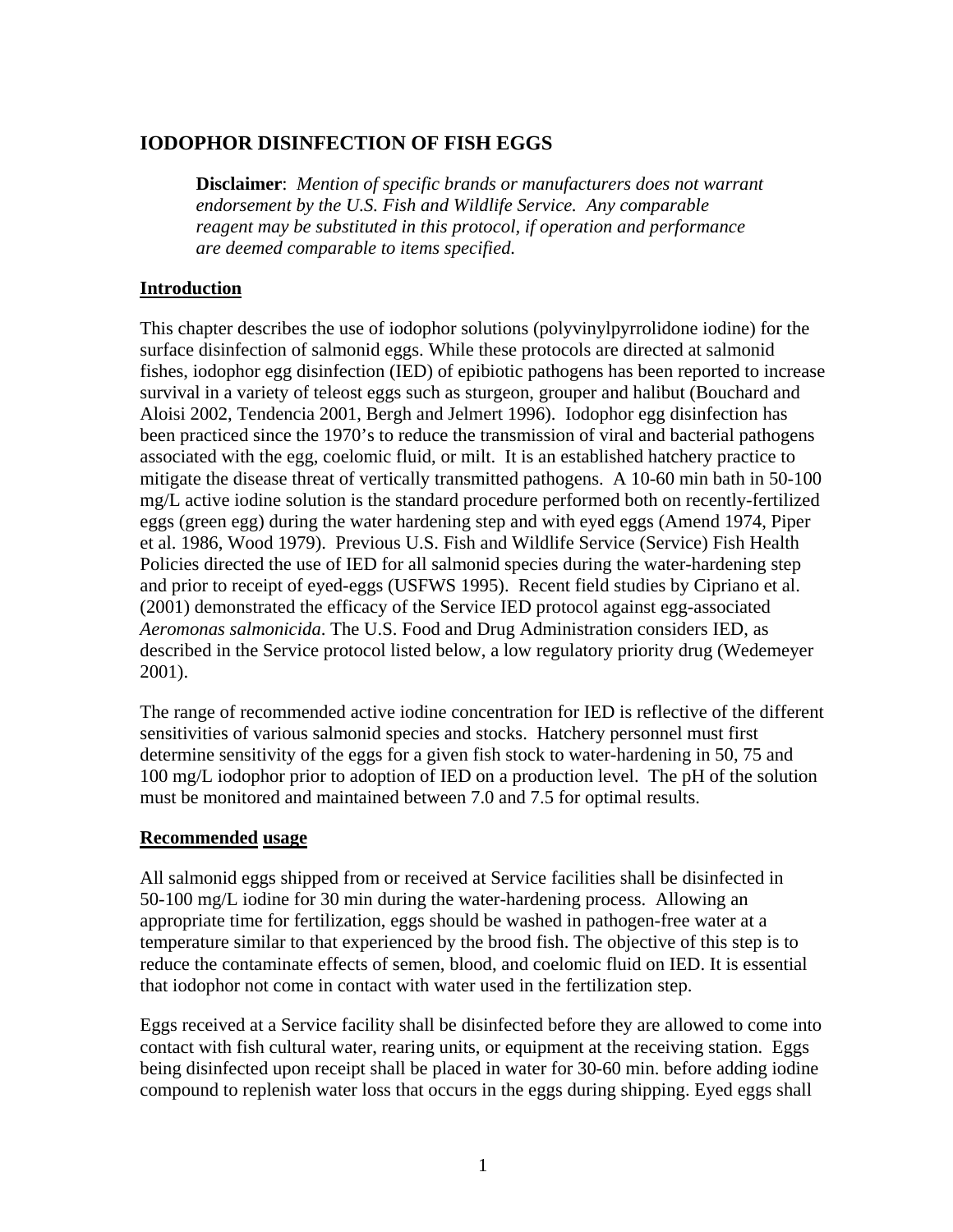be disinfected in a solution providing 100 mg/L of active iodine for 10 min. Care must be taken to avoid treatment of hatched fry as they are extremely sensitive to iodophor exposure. Iodine can be neutralized by the addition of sodium thiosulfate solutions (e.g. 1.5 g/L) until a change to a clear coloration indicates neutralization (Alaska Department of Fish and Game 1988).

Hatchery staff must monitor the color of the solution over the treatment period. Iodine concentrations below 20 mg/L appear a light yellow and indicate that IED is not meeting minimum standards. The target pH of treatment should be in the range of 7.0-7.5. The use of pathogen-free water at the appropriate temperature for egg fertilization, rinsing, and preparation of iodophor solution is an obvious factor in disease control. Additionally, the use of pathogen free water (well-water, UV filtered) for egg incubation will greatly enhance the effectiveness of IED.

## Specific protocols

- 1. If water used during disinfection is below 100 mg/L total alkalinity, the disinfection solution should be buffered by adding sodium bicarbonate (Na $HCO<sub>3</sub>$ ) at a level of 0.01 percent to prevent egg toxicity effects of low pH drift  $(< 6.0$ ).
- 2. Listed below are quantities of 1.0 percent iodine or sodium bicarbonate needed to obtain the solutions required by these guidelines. Quantities used in these examples are based on the following equivalencies:  $3.78 \text{ L} = 1$  gallon,  $28.32 \text{ L} = 1$  cubic foot and  $454$  g = 1 pound.
	- a. To get 100 mg/L active iodine solution, add either: 37.8 mL organic iodine solution to 3.78 L  $H<sub>2</sub>O$  or 283.2 mL organic iodine solution to 28.32 L  $H_2O$  or 4.54 mL organic iodine solution to  $454 \text{ g H}_2\text{O}$ .
	- b. To get 75 mg/L active iodine solution, add either: 28.50 mL organic iodine solution to  $3.78$  L H<sub>2</sub>O or 212.40 mL organic iodine solution to  $28.32$  L H<sub>2</sub>O or 3.4 mL organic iodine solution/454 g  $H_2O$ .
	- c. To get 50 mg/L active iodine solution, add either: 18.9 mL organic iodine solution to  $3.78$  L H<sub>2</sub>O or 141.6 mL organic iodine solution to  $28.32$  L H<sub>2</sub>O or 2.27 mL organic iodine solution to 454 g H<sub>2</sub>O.
	- d. To get 0.01 percent sodium bicarbonate, add either: 0.378 grams NaHCO<sub>3</sub> to 3.78 L H<sub>2</sub>O or 2.83 grams NaHCO<sub>3</sub> to 28.32 L H<sub>2</sub>O or 0.045 grams NaHCO<sub>3</sub> to 454 g H<sub>2</sub>O.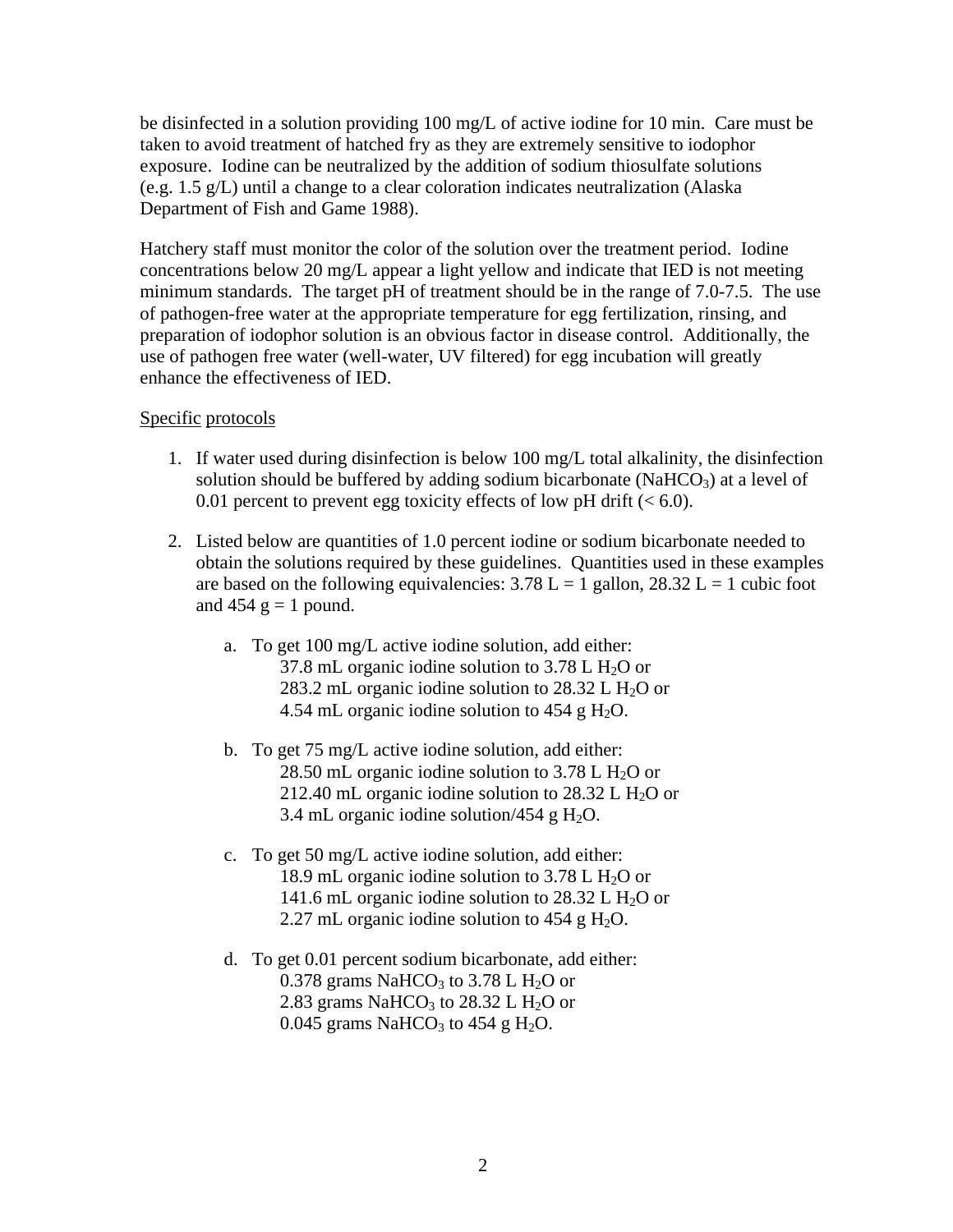## **Review of iodophor disinfection**

## Mechanism of iodophor disinfection

Four forms of iodine can be present in aqueous solutions;  $(I_2)$  elemental iodine, (HIO) hypoiodus acid,  $(I_3)$  periodide, and  $(IO_3)$  iodate ion. Both iodine and hypoiodus acid are germicidal. As pH increases from 6.0 to 8.0, the percent of iodine drops from 90% to 12% while hypoiodus acid increases from 10% to 88%. Maintaining pH between 7.0 and 7.5 optimizes the balance between these two ion species. Microbial killing during IED occurs due to either oxidation or halogenation of the microorganism. Brandrick et al. (1967) reports 11-16 % of the available iodine in an iodophor solution will bind to bacterial cell walls with the subsequent oxidation of elemental iodine to iodide. Low iodine concentrations can rapidly kill most fish pathogens when they are suspended in distilled water. IHNV is reported to be inactivated by 99.9% after only a 7.5 second contact with 0.1 mg/L iodine (Batts et al. 1991). Ross and Smith (1972) report that nine species of bacteria and two species of fungus pathogenic to fish were effectively killed by a 5 min exposure to 25 mg/L iodine.

## Toxicity to eggs

Fowler and Banks (1990) report that IED (75 mg/L for 30 min) of fall-run Chinook eggs at water-hardening resulted in 2-3% higher mortality at the eyed egg stage than untreated controls. Subsequent work by these same authors demonstrated that a 30 min treatment at 50 mg/L did not produce significant mortality (Fowler and Banks 1991). Grayling eggs (*Thymallus arcticus*) are reported to be quite sensitive to IED (50-100 mg/L) during water hardening. Brown and Shrable (1994) report an 11, 20 and 25 % reduction in eye-up rate for eggs water-harden in 50, 75 and 100 mg/L for 30 min, respectively. Alderman (1984) cautioned that individual female egg quality can greatly affect IED data and concluded that 10 min at 100 mg/L iodine treatments did not cause significant egg mortality in rainbow trout.

## Limitations

Iodophor egg disinfection will act to reduce the probability of egg surface pathogen transmission, but does not completely kill all microbes. A numbers of factors act to reduce the effectiveness of IED such as the presence of the pathogen within the yolk of the egg (inability of iodophor to contact pathogen), masking effect of organic matter on the egg, improper pH or iodine concentration, or specific resistance characteristics of the pathogen. Protein associated with the egg surface (e.g., blood, semen or coelomic fluid) must be washed off prior to IED. There is rapid decrease in titratable iodine during IED of washed salmonid eggs. Over a 10 min water-hardening period, up to 90% of the original titratable iodine can be lost (unpublished data, California- Nevada Fish Health Center data on washed chinook salmon eggs water-hardened in 30 and 60 mg/L iodophor). This phenomenon requires the use of iodophor concentrations higher than those reported for fish pathogens suspended in water for IED efficacy.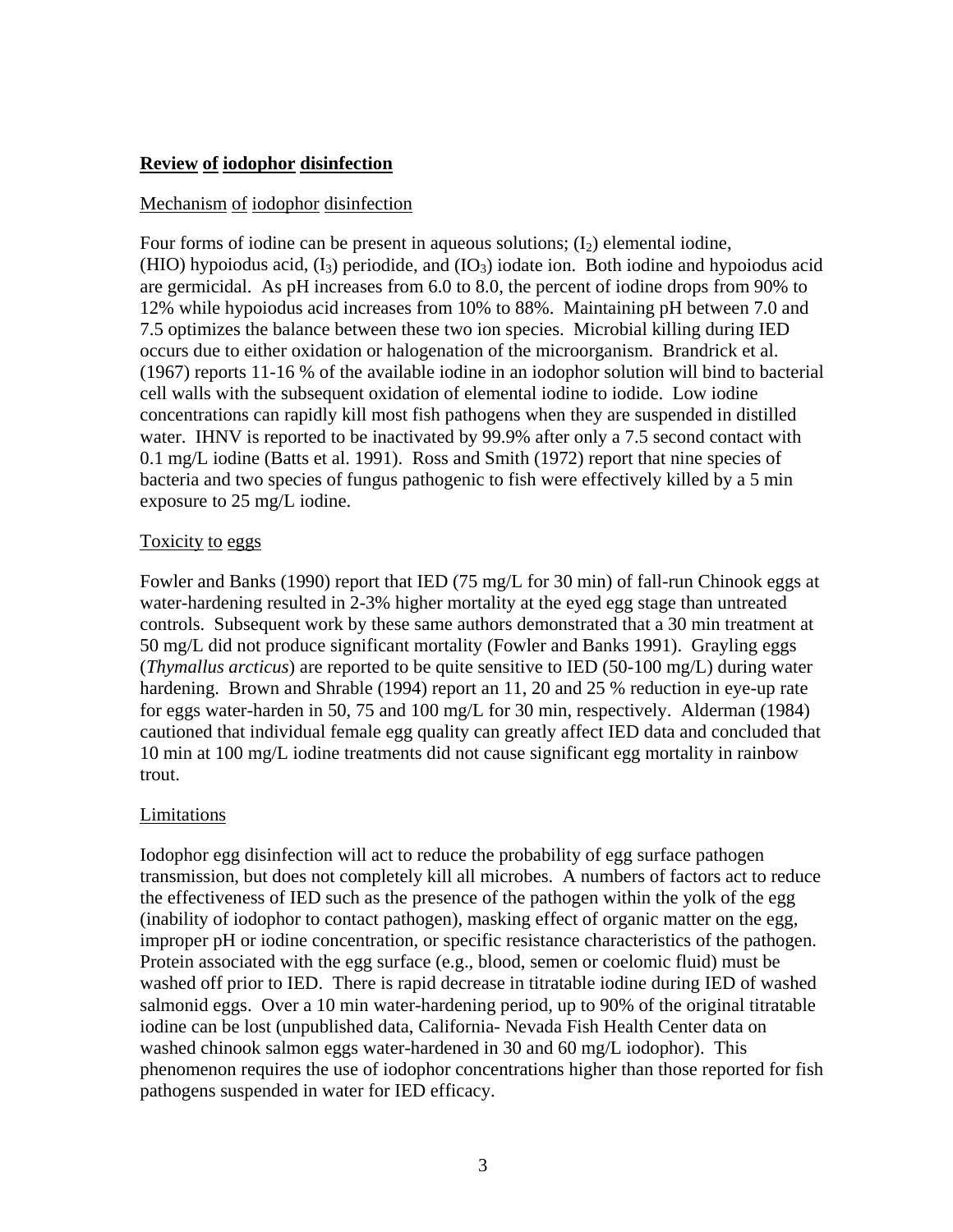| Pathogen                                                                                 | Treatment (mg/L; duration) | <b>Notes</b> | Reference            |
|------------------------------------------------------------------------------------------|----------------------------|--------------|----------------------|
| Cytophaga psychrophilia                                                                  | 50-1000; 15 min            | WH /EE       | Kumagai et al. 1998  |
| Loma salmonae                                                                            | 100-200; 25 min            | spores       | Shaw et al. 1999     |
| <b>IPNV</b>                                                                              | 25-200; 45 min             | <b>WH</b>    | Dorson et al. 1997   |
| <b>IHNV</b>                                                                              | 100; 10 min                | EE/SP        | Goldes and Mead 1995 |
| R. salmoninarum                                                                          | 100; 10 min                | <b>WH</b>    | Elliott et al. 1991  |
| R. salmoninarum                                                                          |                            | WH           | Evelyn et al. 1996   |
| <b>Notes:</b> $EE = e$ yed egg stage; $SP =$ seeded pathogen; WH = water hardening stage |                            |              |                      |

The proper ratio of egg mass to iodophor solution and gentle circulation will improve IED efficacy. Chapman and Rogers (1992) report iodine concentration within the egg mass was significantly lower than the egg mass surface if the iodophor solution was not circulated. Up to 70% of the activity was lost within the egg mass in un-circulated treatments. Circulation during IED did not improve efficacy when small number of eggs were experimentally treated (Goldes and Mead 1995). The primary objective appears to be sufficient contact of all egg surfaces by the solution. Groberg (1990) recommends a 15 min treatment period at 50-100 mg/L when the ratio of iodophor to egg volume is kept at 1:1. Water-hardening in iodophor for up to an hour can occur if movement of the fertilized eggs could result in significant trauma.

Workers have reported that some species of bacteria significant to hospitals are resistant to concentrated povidone-iodine solution (10%) yet are killed in 100x dilutions of the concentrate (Berkelman et al. 1982). The glycocalyx cover of *Pseudomonas aeruginosa*  appeared to protect it from iodophor disinfection of contaminated PVC pipes (Anderson et al. 1990). Similarly, Ross and Smith (1972) report a low number of Pseudomonas bacteria surviving a 25 mg/L treatment for 5 min.

The scientific literature contains several publications providing information about the survival of fish pathogens following IED procedures. These studies have been summarized in the following table.

#### Human safety

A number of safety steps must be followed to ensure worker safety. When performing IED at the recommended concentrations, rubber gloves, rain suits or aprons, rubber boots and some form of eye protection should be worn. Eye protection can be either be safety glasses or goggles to prevent eye injury from splash. These protective measures are particularly important when handling the 1% concentrated iodophor solutions.

Iodophor solutions should never be atomized for any application due to the documented respiratory irritation and hypersensitivity problems (Alaska Department of Fish and Game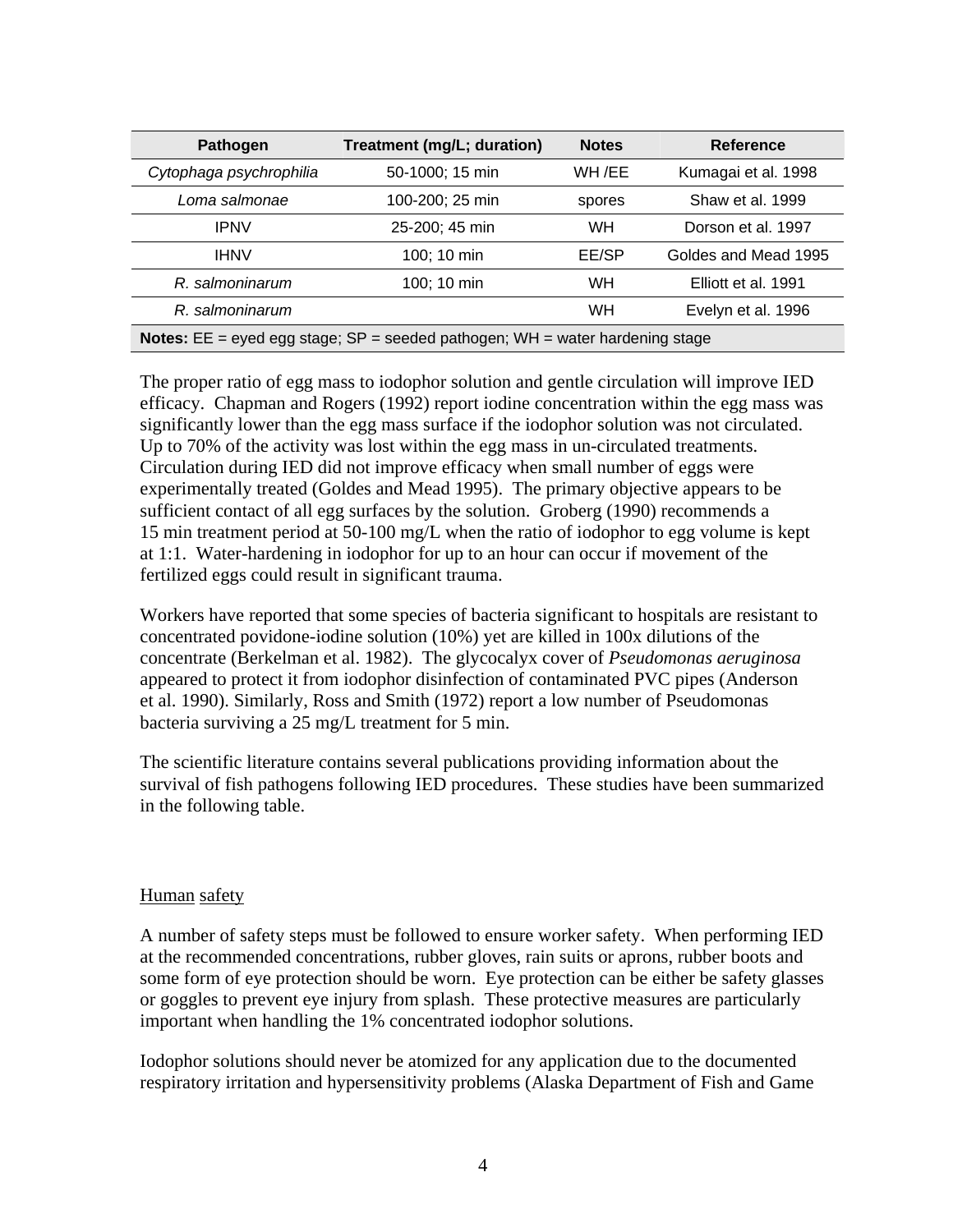1988). Use of dilute solutions in well-ventilated location should avoid aerial exposure to levels greater than the 0.1 mg/L permissible exposure limit (Alaska Department of Fish and Game 1988). If these conditions are not present, the user should wear a respirator with an iodine cartridge.

#### Other uses

The primary industrial use of iodophor is for disinfection of clean surfaces (no organic residue) or utensils. Iodophor disinfection of nets, boots and tools are an important element in the biosecurity of hatchery operations. A recommended exposure to 50-200 mg/L for 5-30 min has been recommended for such functions in the hatchery (Alaska Department of Fish and Game 1988, Wedemeyer 2001). Some hatcheries now employ 0.2-0.4 mg/L iodophor treatments to control fungus on eggs. While comparable to formalin, iodine treatment results in little decomposition of the egg shells after hatch. Both California Department of Fish and Game and Washington Department of Fish and Wildlife employ iodophor treatment of eyed eggs to control external fungus in locations where formalin use is inappropriate (Hatfield 1991, personal communication Mel Willis CDFG).

#### **References**

Alaska Department of Fish and Game. 1988. Safer chemical use in Alaskan Aquaculture, Version 1, 62 pp, Division of Fisheries Rehabilitation, Enhancement and Development, P.O. Box 3-2000, Juneau AK 99802.

Alderman, DJ. 1984. The toxicity of iodophors to salmonid eggs. *Aquaculture* **40**:7-16.

- Amend, DF. 1974. Comparative toxicity of two iodophors to rainbow trout eggs. *Transactions of the American Fisheries Society* **103(1):**73-78.
- Anderson RL, BW Holland, JK Carr, WW Bond and MS Favero. 1990. Effect of disinfectant on Pseudomonads colonized on the interior surface of PVC pipes. *American Journal of Public Health* **80**(1):17-21.
- Batts WN, ML Landolt and JR Winton. 1991. Inactivation of Infectious Hematopoietic Necrosis Virus by low levels of iodine. *Applied and Environmental Microbiology* **57(5):**1379-1385.
- Bergh O, and A Jelmert. 1996. Iodophor disinfection of eggs of Atlantic halibut. *Journal of Aquatic Animal Health* **8**:135-145.
- Berkelman RL, BW Holland and RL Anderson. 1982. Increased bactericidal activity of dilute preparations of povidone-iodine solutions. *Journal of Clinical Microbiology* **15(4):**635-639.
- Bouchard HJ and DB Aloisi. 2002. Investigations in concurrent disinfection and de-adhesion of lake sturgeon eggs. *North American Journal of Aquaculture* **64**:212-216.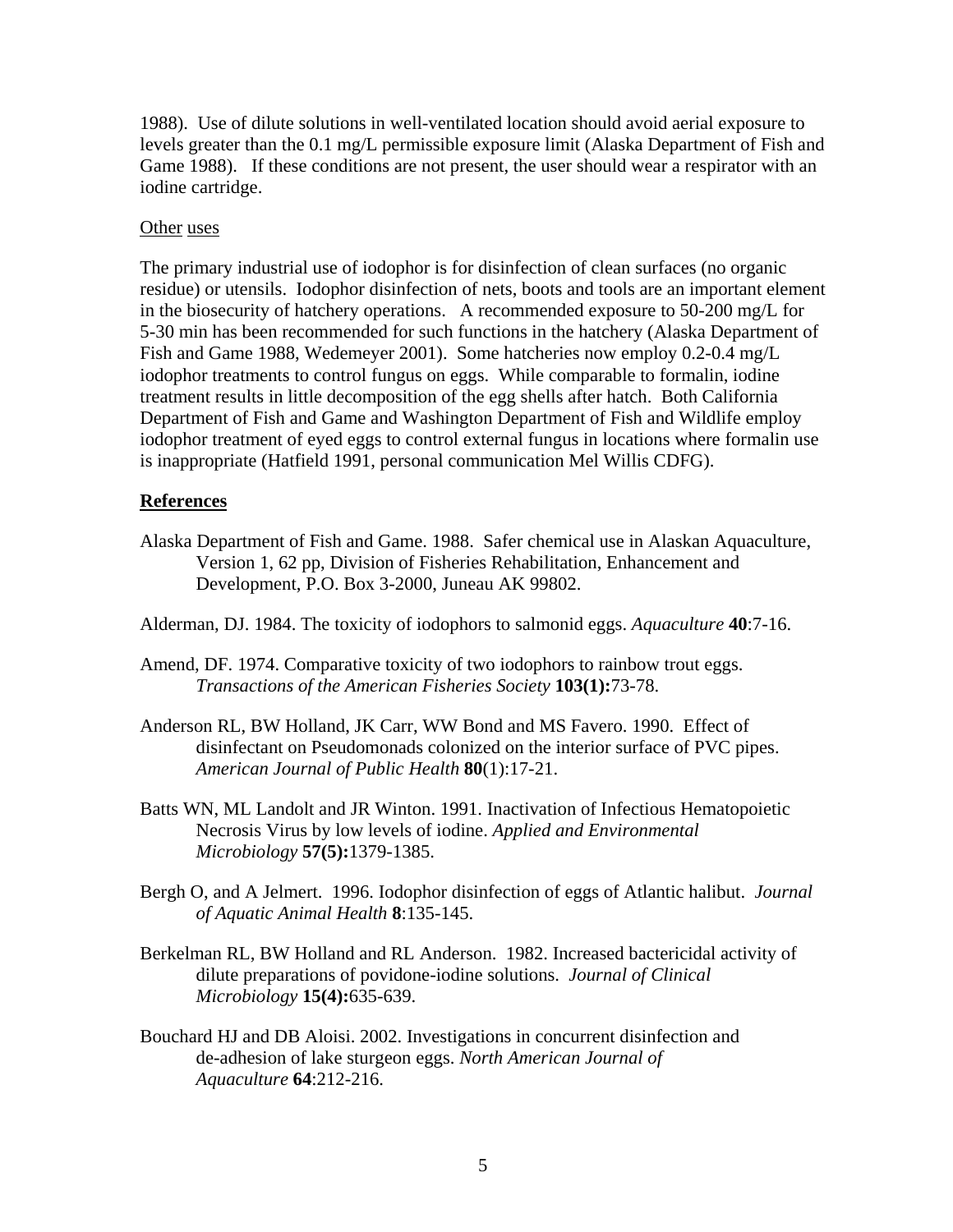- Brandrick AM, JM Newton, G Henderson and JA Vickers. 1967. An investigation into the interaction between iodine and bacteria. *Journal of Applied Bacteriology* **30(3):**484-487.
- Brown DR and JB Shrable. 1994. Survival of Arctic grayling eggs water-hardened in various concentrations of iodophor. *The Progressive Fish-Culturist* **56:**262-264.
- Chapman PF and RW Rogers. 1992. Decline in iodine concentration of iodophor during water hardening of salmonid eggs and methods to reduce this effect. *The Progressive Fish-Culturist* **54(2):**81-87.
- Cipriano RC, BM Novak, DE Flint and DC Cutting. 2001. Reappraisal of the federal fish health recommendation for disinfecting eggs of Atlantic salmon in iodophor. *Journal of Aquatic Animal Health* **13:**320-327.
- Dorson M, P Rault, P Haffray and C. Torhy. 1997. Water-hardening rainbow trout eggs in the presence of an iodophor fails to prevent the experimental egg transmission of Infectious Pancreatic Necrosis Virus. *Bulletin of European Association of Fish Pathologists* **17(1):**13-16.
- Elliott DG, RJ Pascho and GL Bullock. 1991. Developments in the control of bacterial kidney disease of salmonid fishes. *Diseases of Aquatic Organisms* **6(3):**201-215.
- Evelyn TPT, L Prosperi-Porta, and JE Ketcheson. 1986. Persistence of the kidney-disease bacterium, *Renibacterium salmoninarum* in coho salmon, *Oncorhynchus kisutch*  (Walbaum), eggs treated during and after water-hardening with povidone-iodine. *Journal of Fish Diseases* **9:**461-464.
- Fowler LG and JL Banks. 1990. Iodophor toxicity to eggs and fry of fall chinook salmon. *The Progressive Fish-Culturist* **52:**176-178.
- Fowler LG and JL Banks. 1991. A safe level of iodophor for treating eggs of fall chinook salmon during water-hardening. *The Progressive Fish-Culturist* **53(4):**250-251.
- Goldes SA and SL Mead. 1995. Efficacy of iodophor disinfection against egg surface-associated Infectious Hematopoietic Necrosis Virus. *The Progressive Fish-Culturist* **57:**26-29.
- Groberg WJ. 1990. Water-hardening salmonid eggs in iodophor. Pacific Northwest Fish Health Protection Committee. Informational Report 2.
- Hatfield DG. 1991. A comparison of PVP iodine and formalin as a means of fungus control in coho salmon eggs. pp 132-135, **In:** *Proceedings of the 42nd Northwest Fish Culture Conference*; Redding, California.